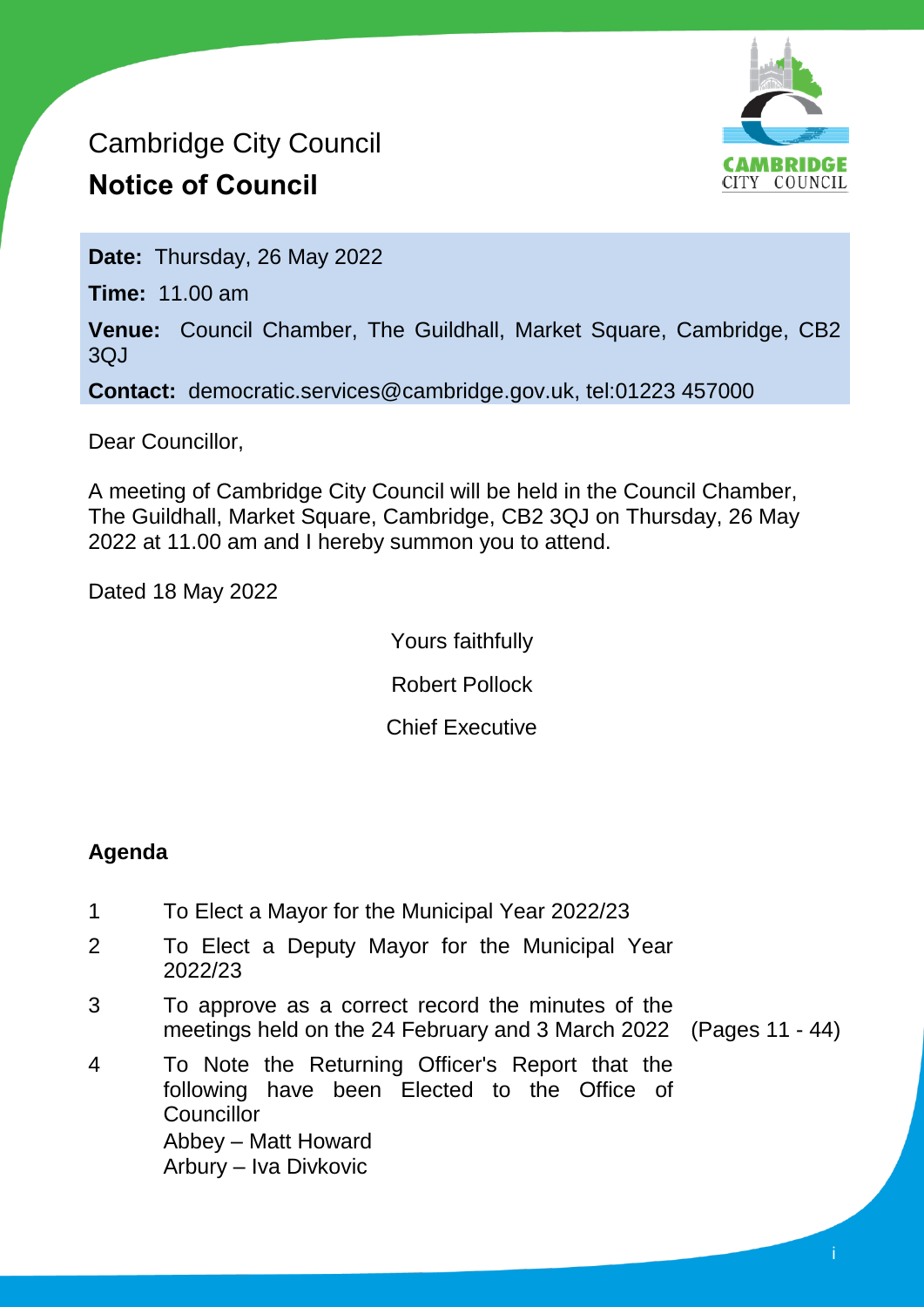Arbury – Patrick Sheil Castle – Simon Smith Cherry Hinton – Russ McPherson Coleridge – Anna Smith East Chesterton – Baiju Thittala Varkey King's Hedges - Martin Smart Market - Katie Porrer Newnham – Cameron Holloway Petersfield - Richard Robertson Queen Edith's - Daniel Lee Romsey - Dinah Pounds Trumpington - Olaf Hauk West Chesterton – Sam Carling West Chesterton – Richard Swift

- 5 To Pass a Resolution of Thanks to the Outgoing Mayor
- 6 Mayor's announcements
- 7 To Elect from among the Members of the Council Four Bailiffs of the City for the Municipal Year 2022/23
- 8 To consider the recommendations of Committees for adoption
- 8a Civic Affairs Committee Committee Appointments and Constitutional Changes (Pages 45 - 52)

Recommendations for committee sizes and chair/vice-chair appointments to follow.

9 Annual Statements Group Leaders will each have the opportunity to speak for not more than 10 minutes on their Group's priorities for action and objectives for the forthcoming municipal year in the following order:

Councillor Anna Smith Councillor Bick Councillor Bennett

- 10 Public questions time
- 11 To deal with oral questions
- 12 To consider the following notices of motion, notice of which has been given by:
- 12a Councillor Copley Plant-based food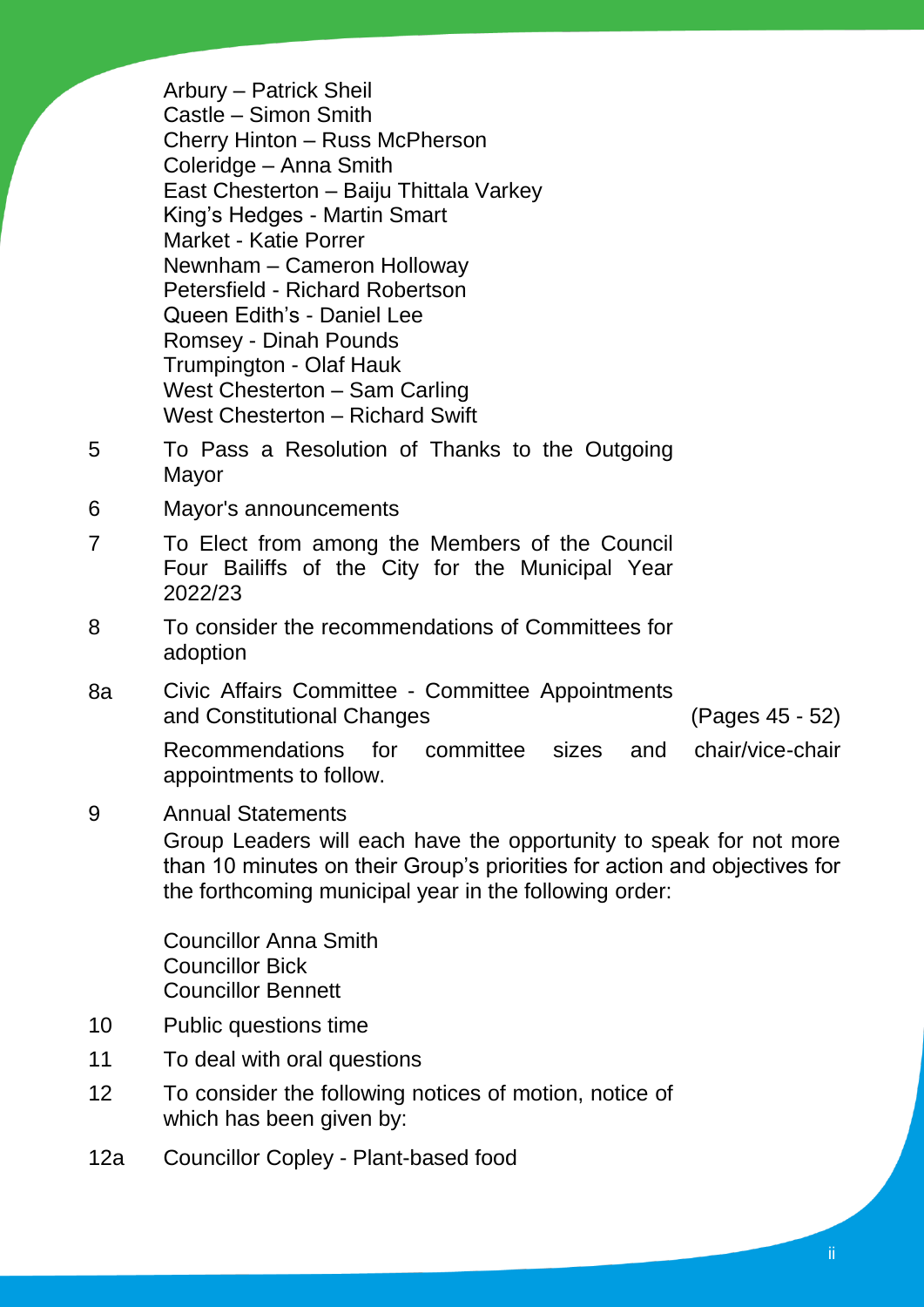Cambridge City Council declared climate and biodiversity emergencies in 2019, and shared a vision for Cambridge to be Net Zero by 2030. Furthermore, Cambridge City Council has developed a Sustainable Food Policy Statement (in response to an earlier motion by Cllr Oscar Gillespie), and Cambridge Sustainable Food, in which Cambridge City Council is a partner, has been awarded Silver status by Sustainable Food Places and recently announced it is working towards Gold status.

It is increasingly recognised that meat and dairy production is a significant contributor to climate breakdown, with the livestock sector accounting for 14% of global greenhouse gas emissions, as well as being a major contributor to global deforestation. The catastrophic effects of climate breakdown mean climate and risk experts predict a world with systemic cascading risks related to food insecurity including food shortages, societal tensions, hunger and malnutrition, unrest and conflict (according to a Chatham house report from 2021), which furthermore predicts a 50% chance of synchronous crop failure in the decade of the 2040s.

As well as a smaller carbon footprint, eating more plant-based foods also reduces the land footprint of our diets and would improve UK food security and self-sufficiency, thereby making our diets more local. We currently import much more food than we export. Meat and dairy is our second biggest food group trade deficit (£4.2 billion pounds a year); we also have a £1.3 billion pound trade deficit in animal feed. In the UK less than 40% of our cereals are eaten by people and almost 60% are fed to livestock: this is a huge food waste issue. East Anglia is predominantly arable farming and there are many local predominantly plant-based food businesses we could support.

The Government commissioned National Food Strategy (July 2021) recommended meat consumption should be reduced by 30% to help food security for future generations, and the Government's independent Climate Change Committee recommended that public bodies should lead the way by promoting plant-based food options. Over 40% of Britons are trying to reduce their meat consumption and 14% already follow a flexitarian diet, but plant-based food options are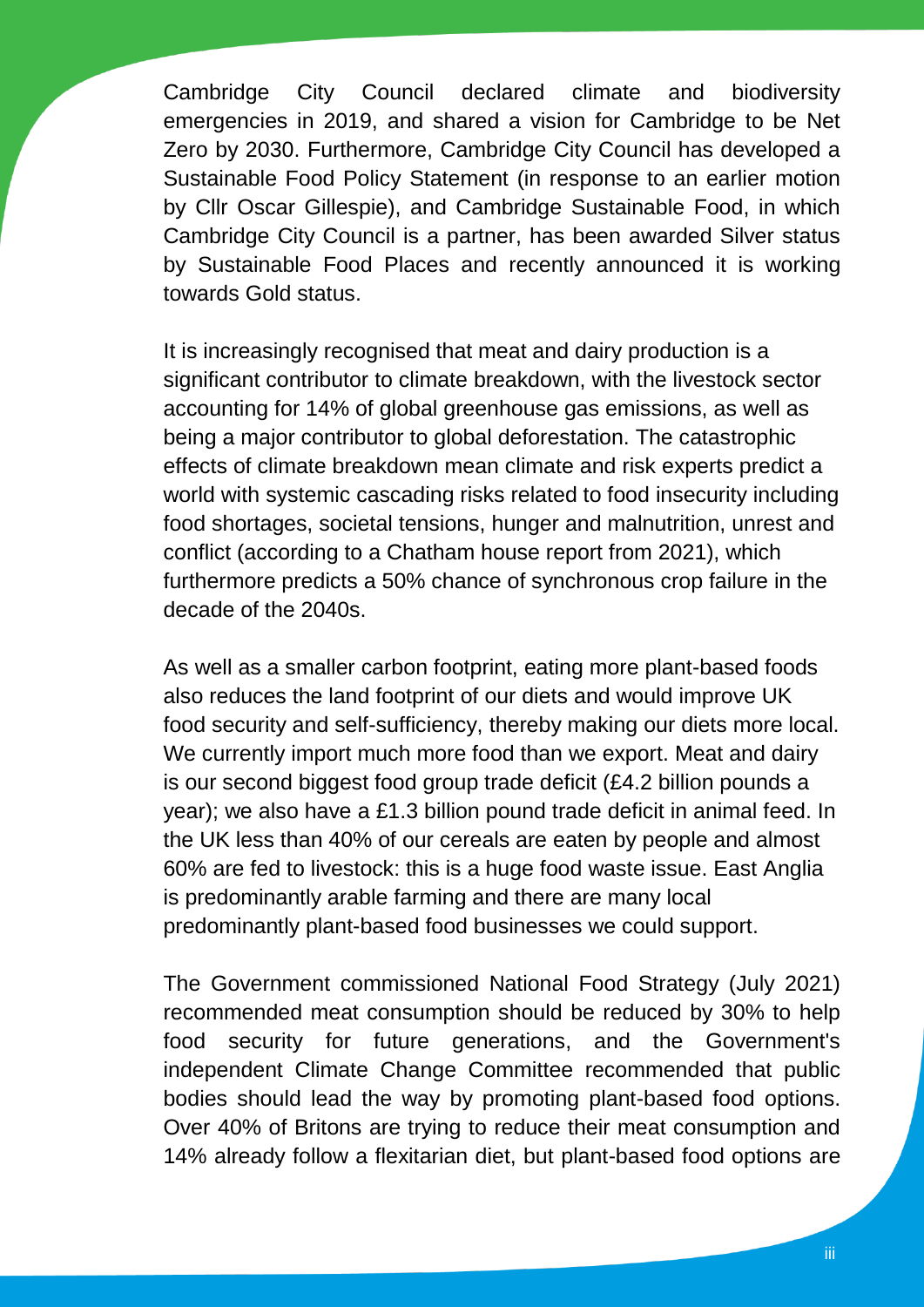not consistently available at all events nor food venues. Other countries have taken a stance, for example in Portugal it is a legal requirement for all public catering – including local authority facilities – to provide plant-based food options, and other local authorities such as Oxfordshire County Council have decided to promote plant-based food via serving a fully plant-based menu at Council meetings and events. Locally, the University of Cambridge Catering Service reduced food-related greenhouse gas emissions by a third via replacing beef and lamb with plant-based products.

It is therefore important that Cambridge City Council builds on its achievements to date and leads by example to promote and normalise consumption of plant-based food, recognising that plant-based meals are frequently nutritious and low cost food options. This is in line with its vision for Cambridge City to be net-zero carbon by 2030.

Council therefore resolves to:

- 1. Transition to fully plant-based catering for future Council meetings where food is served, ensuring that this is cheaper or the same cost.
- 2. Investigate fully the practicalities of using Cambridge City Council Civic events to promote and showcase plant-based food options, alongside displayed information about the climate benefits and relative cost of different protein/food sources. After engaging with a wide variety of catering options (including consideration of social enterprises), bring a costed report of fully plant-based catering options for Civic events to an Environment and Community Scrutiny Committee within 6 months.
- 3. Ensure that there are plant-based food options available at all City Council run events which involve catering (ie minimum from at least one caterer), where reasonably possible.
- 4. When events occur on City Council open spaces, and where catering is provided, ensure that plant-based options are available (ie minimum from at least one caterer), secured through the use of terms and conditions of hire (where reasonably possible).
- 5. Secure through a contract specification when re-tendering for suppliers that plant-based food and drink options are to be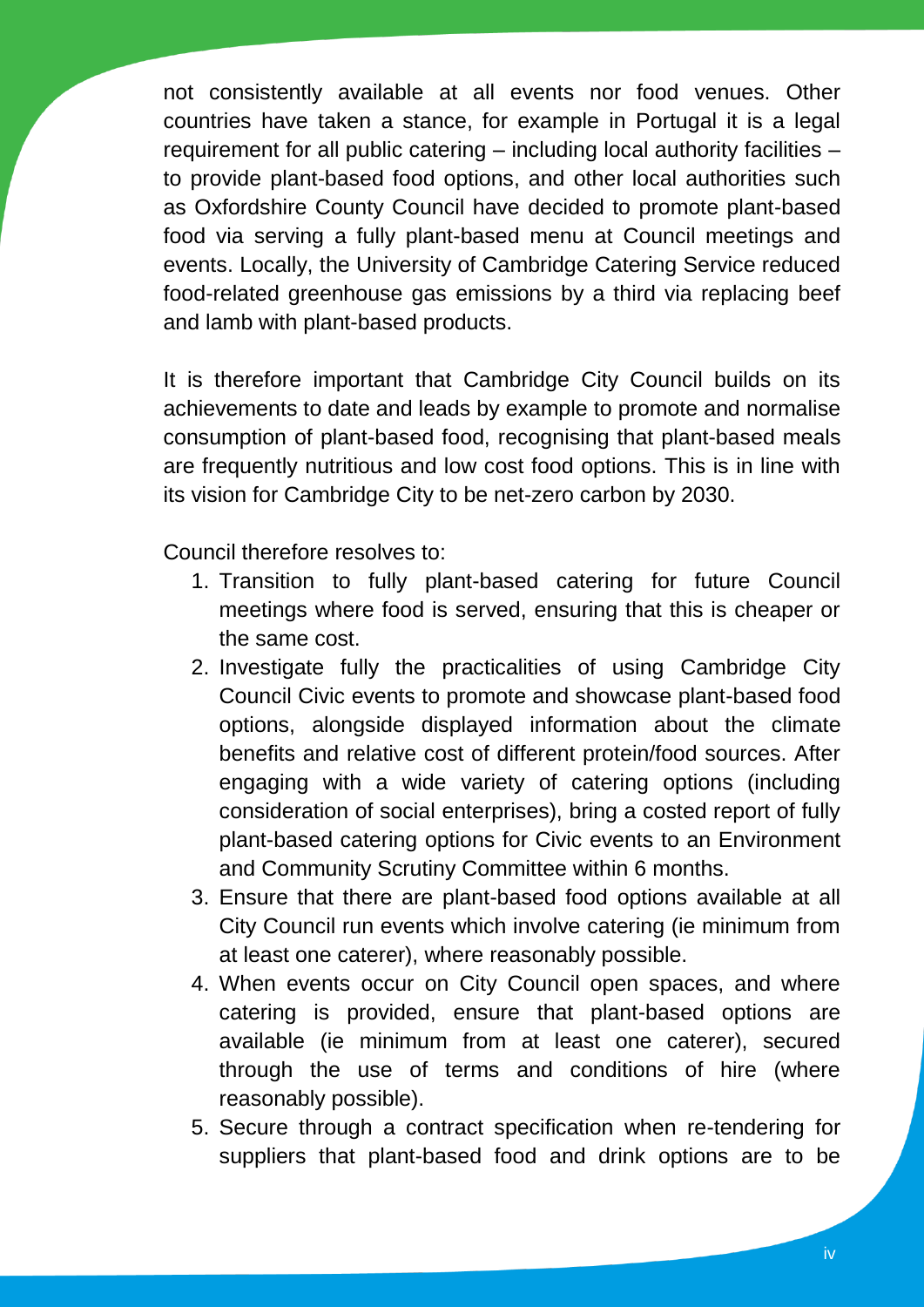available at kiosks on City Council open spaces and Council run cafes (where reasonably possible). Similarly when possible, via future contract specification when re-tendering for suppliers for Council run cafes, specify that vegetable/legume rich plantbased options are listed prominently on menus, above non plant-based options (e.g. jacket potato and baked beans or tomato pasta would be listed above burger and chips).

- 6. Continue to work with Cambridge Sustainable Food to promote sustainable (and affordable) food practices throughout the city.
- 12b Councillor Bennett Abusive Practices Against the LGBTIQA+ Community Motion

# **Background**

- 1 In October 2020, Cambridge City Council unanimously passed a comprehensive motion supporting trans rights (see notes section at end of motion)
- 2 That motion was brought because of the failure of the conservative government to keep its promises to reform the Gender Recognition Act to protect trans rights.
- 3 Once again, the conservative government is failing to keep its promises to the LGBTIQA+ community
- 4 In their 2018 manifesto, the conservatives promised to legislate to end the abusive practices popularly but incorrectly known as conversion therapy on LGBTIQA+ people.
- 5 Since then, there have been a number of U turns on this subject. The latest position as set out in the 10 May 2022 Queen's Speech is an unsatisfactory proposal which excludes trans people completely and contains a number of provisions which would make it difficult and expensive to enforce.
- 6 In the circumstances, it seems fitting for this council to take a stand and re-affirm its support for trans rights and a full ban on the abusive practices commonly known as "conversion therapy"
- 7 It should be noted that the council's support is not confined to words and it is proposed that we take a moment to record the actions taken by the council to support the LGBTIQA+ community since our October 2020 motion.

v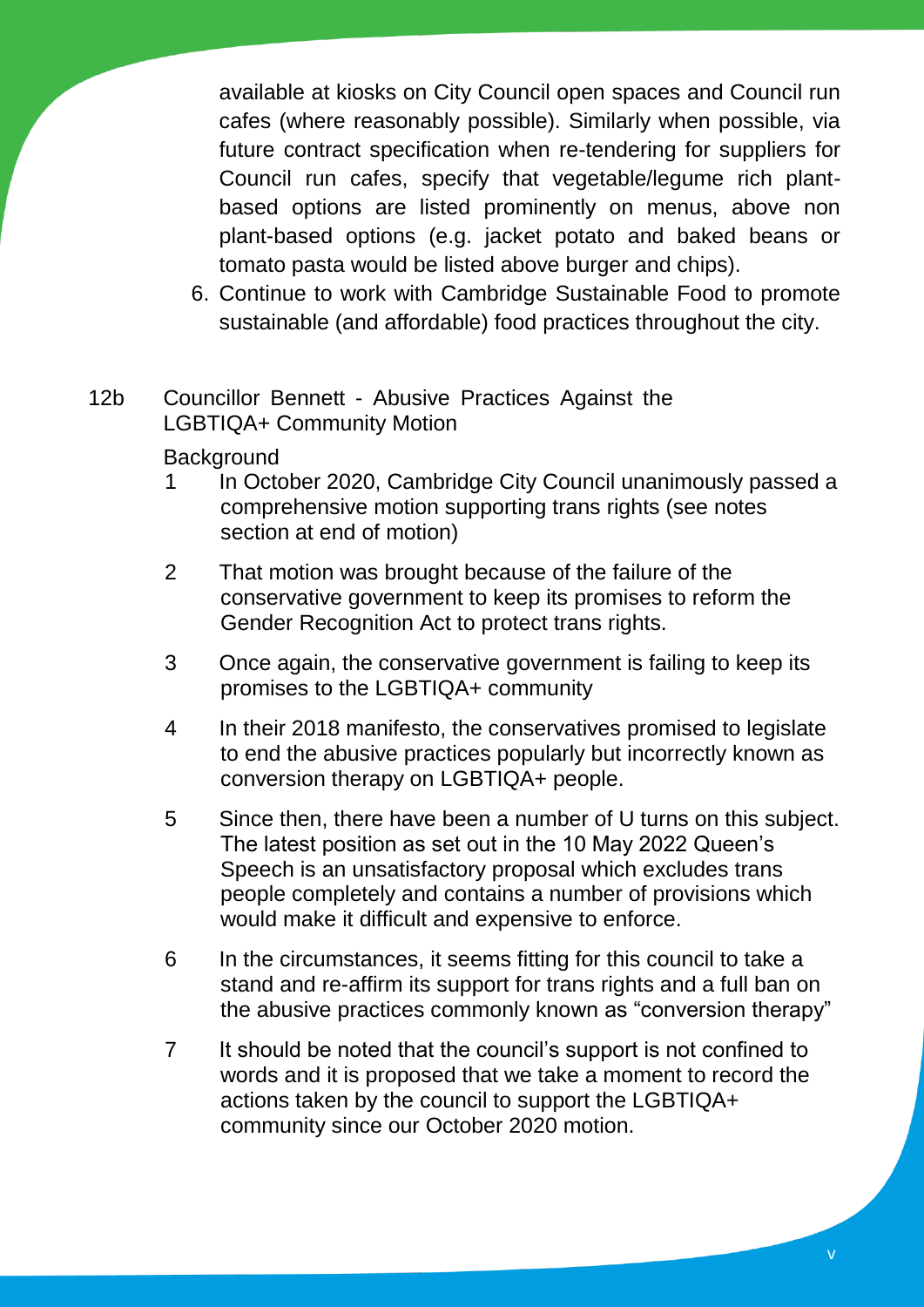## The Motion

- 1 This council continues to stand by its original 2020 declaration that trans rights are human rights.
- 2 It calls upon the government to restore its manifesto promise to introduce a full "conversion therapy" ban at the earliest possible opportunity and instructs the council to write to Elizabeth Truss, Equalities Minister to that effect
- 3 The council also wishes to list upon the public record the following steps that it has taken to promote fairness for the LGBTIQA+ community since October 2020:
	- a. Annual briefings for staff and councillors on transgender awareness
	- b. Financial support for charities and community organisations
	- c. Participation in LGBTIQA+ community events such as LGBT+ history month
	- d. Partnering with LGBTIQA+ community organisations such as Kite Trust and Encompass Network

#### The Notes

- 1 So called conversion "therapy" encompasses all attempts to change a person's sexual/romantic orientation and/or gender identity or to change a person's asexual or aromatic orientation or agender identity.
- 2 According to a 2009 Scientific American survey , "One in 25 British psychiatrists and psychologists say they would be willing to help homosexual and bisexual patients try to convert to heterosexuality, even though there is no compelling scientific evidence a person can willfully become straight", and explained that 17% of those surveyed said they had tried to help reduce or suppress homosexual feelings, and 4% said they would try to help homosexual people convert to heterosexuality in the future"
- 3 All major psychotherapy bodies have signed a 2018 NHS memorandum condemning conversion therapy. However, a 2018 government survey revealed that 1 in 20 LGBTIQA+ Britons had been offered conversion therapy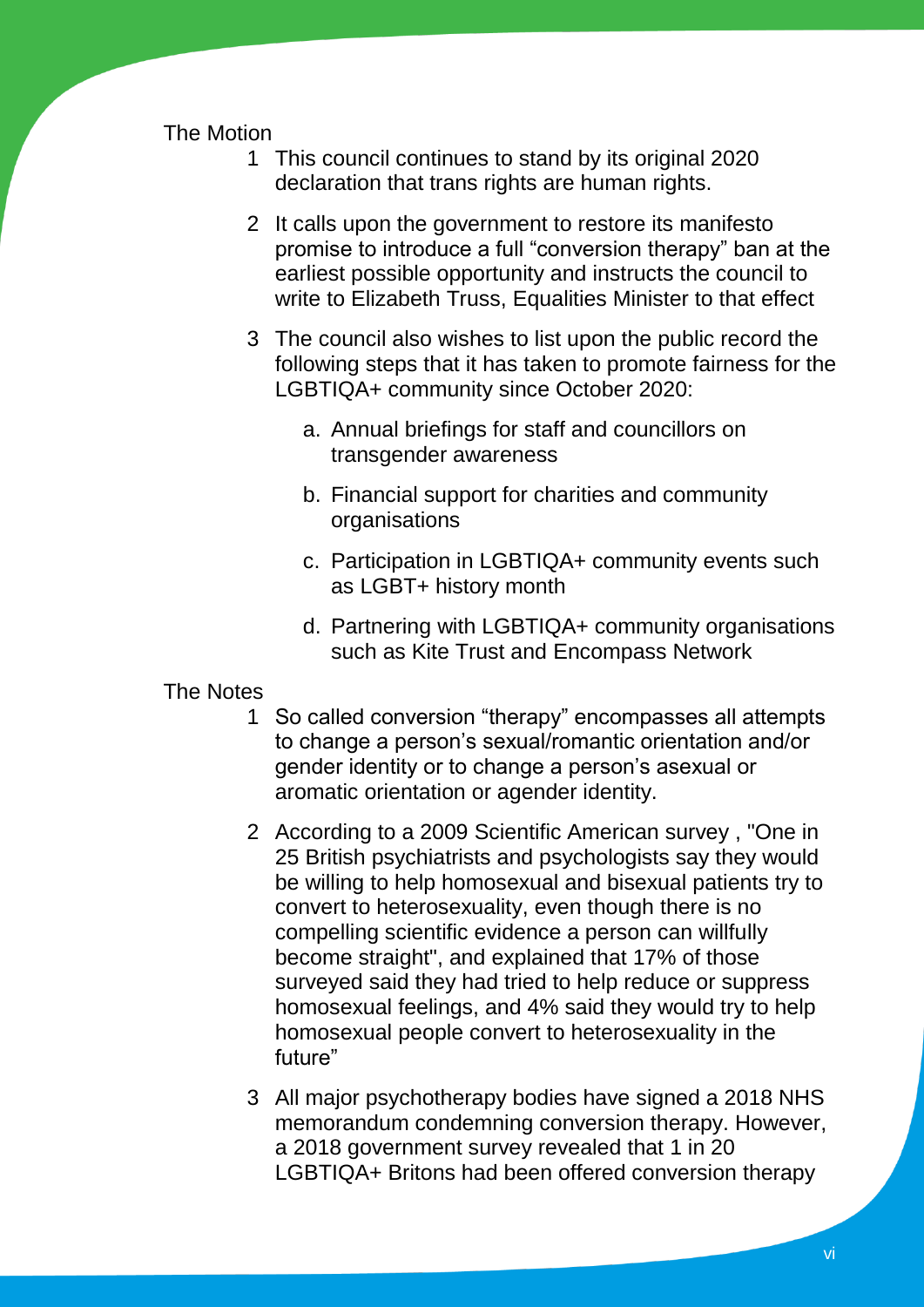and that 1 in 50 had been subjected to it. The figures for the Trans Community are higher at 1 in 5.

- 4 Survivors have been left feeling suicidal. In some cases, physical as well as mental harm has been involved.
- 5 Although the 2018 NHS memorandum is very clear, it does not have legal force. Moreover, it is unlikely to be regarded by unlicenced practitioners or other groups.

Appendix Text of original council Motion October 2020

#### **Trans rights are human rights: Council motion**

At the Council meeting on [22 October 2020,](https://democracy.cambridge.gov.uk/ieListDocuments.aspx?CId=116&MId=3778&Ver=4) councillors passed a joint party motion titled 'Trans rights are human rights'.

The full text of the motion is below:

## **Trans Rights are Human Rights**

Trans women are women. Trans men are men. Non-binary individuals are non-binary. We believe in the dignity of all people and their right to respect and equality of opportunity. We value the strength that comes with difference and the positive contribution that diversity brings to our community. Our aspiration is for Cambridge and the wider region to be safe, welcoming and inclusive.

The Council notes:

- 1. The failure of the Tory Government to keep its promise to reform the gender recognition act, claiming that these reforms are not a priority for the trans community, despite overwhelming support from that community to de-medicalise the process, remove the spousal veto, and allow non-binary individuals to gain legal recognition.
- 2. The concerning number of reported hate crimes against LGBTQIA+ people, with hate crime against trans people having quadrupled in the last 5 years.
- 3. The strong partnership the council has had with LGBTQIA+ groups in the city, including the Kite Trust, Dhiverse, the Encompass Network and Cambridge Pride and the desire to continue to build and develop these relationships as part of our equality work.
- 4. Council's support for LGBTQIA+ initiatives including:
	- . participation in schemes such as the Encompass Network Safe Spaces initiative,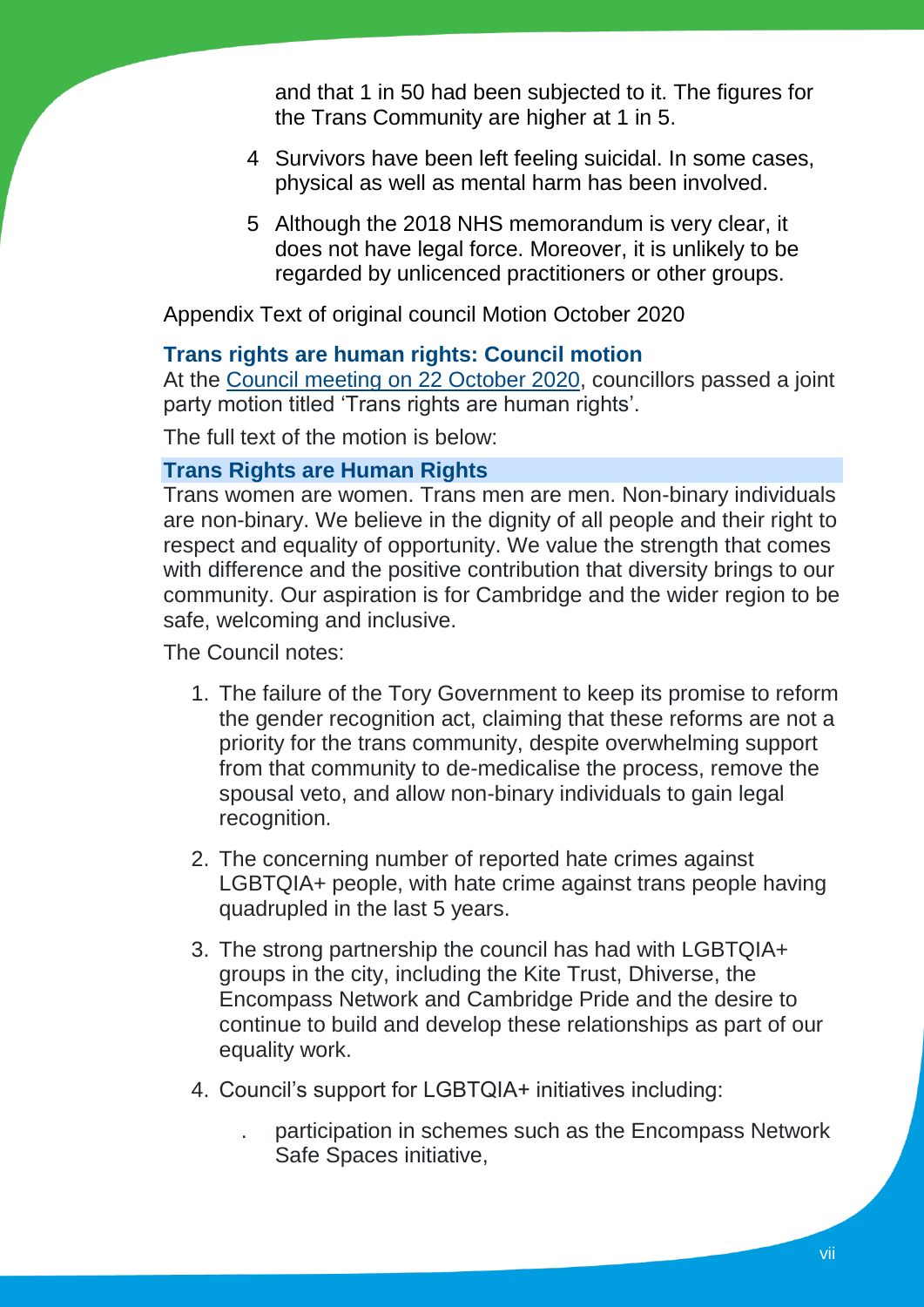- i. financial support to LGBTQIA+ groups through the grants programme, with grants of £23,500 in the period 2020/21,
- ii. LGBT+ History Month and Cambridge Pride,
- iii. arranging awareness training for staff and councillors.
- 5. That despite many positive initiatives there is always more to do to ensure that we are a genuinely supportive, inclusive and welcoming city.
- 6. Our commitment to the Black Lives Matters movement, and our recognition that LGBT+ people of colour face particular challenges and prejudices.

This Council therefore resolves to:

- Recognise that it should be up to LGBTQIA+ groups to decide what flag is flown to represent them, continue to consult with all LGBTQIA+ community support and voluntary groups within the city about flying the Progress Pride Flag, at every occasion where the Pride flag would previously have been flown. This also represents LGBTQIA+ people of colour, in line with our commitment to supporting the BLM movement.
- State publicly that trans rights are human rights and affirm the legal rights of all protected groups under the 2010 equality act.
- Facilitate and strongly encourage all councillors to attend relevant training, such as Safer Spaces and trans awareness training.
- Fly the trans flag on international trans day of visibility (March 31st) and international trans day of remembrance (November 20th)
- Look into what we can do as a council to further promote our equality pledge and to raise awareness of the community grants fund amongst LGBTQIA+ groups.
- Recommit to ensuring a welcoming, inclusive, and respectful relationship with all groups recognised under The Equality Act as having protected characteristics, and to reviewing what additional work can be done to support all these groups as part of the upcoming review of the Single Equalities Scheme. And recommit to doing this in an environment of kindness, compassion and mutual respect.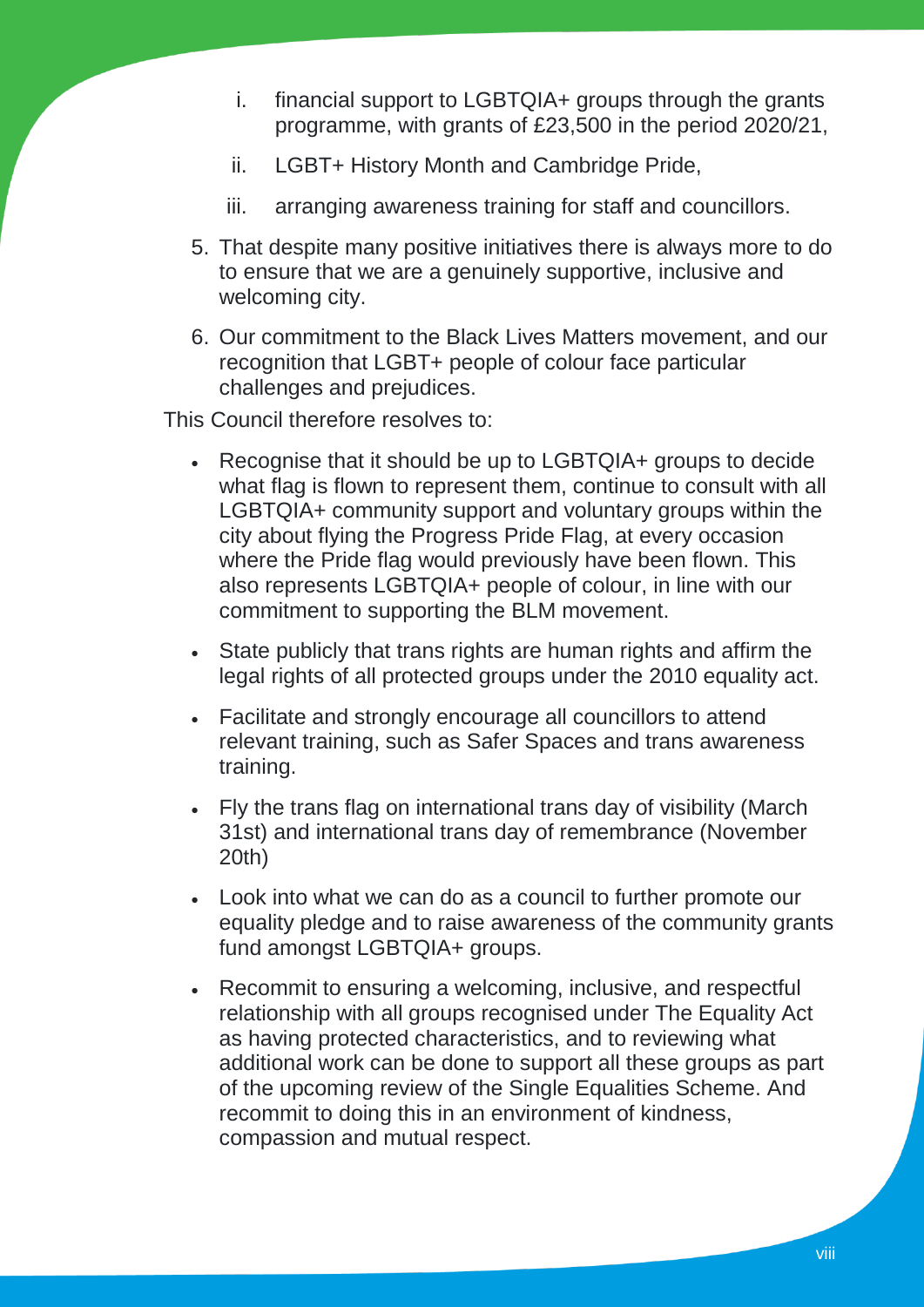## 12c Councillor Bick - Marketing of homes to international property investors

Council requests the Executive Councillor for Transformation, Finance & Resources by all feasible means to bring a rapid end to the practice of marketing new homes in which the council has a financial interest to overseas property investors; and replace it with an unlimited 100% local marketing strategy, focused on those wanting to live and/or work in Cambridge, regardless of country of origin.

13 Written questions

No discussion will take place on this item. Members will be asked to note the written questions and answers document as circulated around the Chamber.